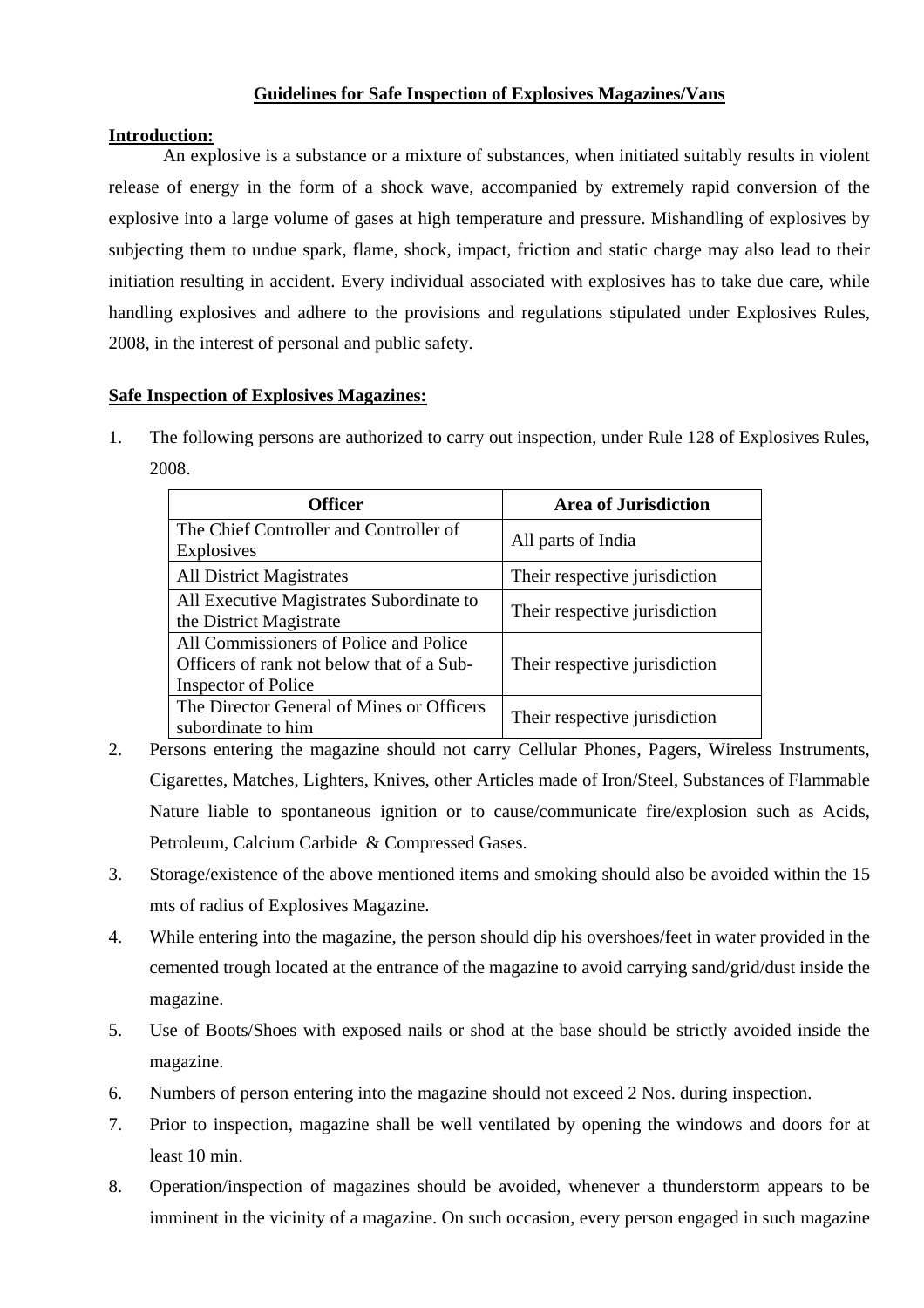should be withdrawn to a safe distance and such magazine should be kept closed & locked until the thunderstorm has ceased.

- 9. Person who has not completed the age of 18 years, person in a state of intoxication and person who is of unsound mind should not be taken inside the magazine.
- 10. Routine inspections of Explosives Magazines should be carried out only between the hours of sunset and sunrise.
- 11. In case of opening explosives boxes, the opening tool must be of wood, brass, copper or bronze, since use of tools made of iron is prohibited.
- 12. During inspection, the packages containing the explosives should not be thrown or dropped down or rolled or pulled along the ground or floor but shall be passed from hand to hand carefully.
- 13. Where a package is to be slung, due precaution should be taken to slung it in such a manner as effectively to prevent the possibility of a fall.
- 14. Packages containing explosives should not be allowed to remain in the sun or exposed to excessive heat, during inspection.
- 15. During physical examination of explosives:
	- a) Avoid use of Wristwatch and Rings.
	- b) Use non-synthetic dress materials; i.e., ideally cotton.
	- c) Be on bare foot or with boot made up of conducting rubber.
- 16. The explosives products namely: *Gunpowder; Slurry/Emulsion Explosives Cartridges; Boosters, Safety Fuse and Detonating Cord* shall be stored together in one room of the magazine.
- 17. Detonators should never be stored along with the above-mentioned explosives. Detonators shall be stored in a separate room of the same magazine separated by an air gap of 1.5 mt followed by concrete/brick wall of thickness not less than 60 cm.

# **Safe Inspection of Explosives Vans:**

- 1. The explosives van should be stationed in a non-congested location during inspection, where the public safety is not endangered.
- 2. When a convoy of two or more vans carrying explosives is inspected, they should not be stationed together for inspection.
- 3. When an explosives van containing explosives need to be parked over night due to the reasons beyond control, the same to be communicated by the Driver to the nearest police station and the premises in which the van is parked—
	- (a) Should not have any source of open flame or any substance or article likely to cause explosion or fire.
	- (b) Should be away from any habitation or any godown containing articles of a flammable nature or other hazardous goods.